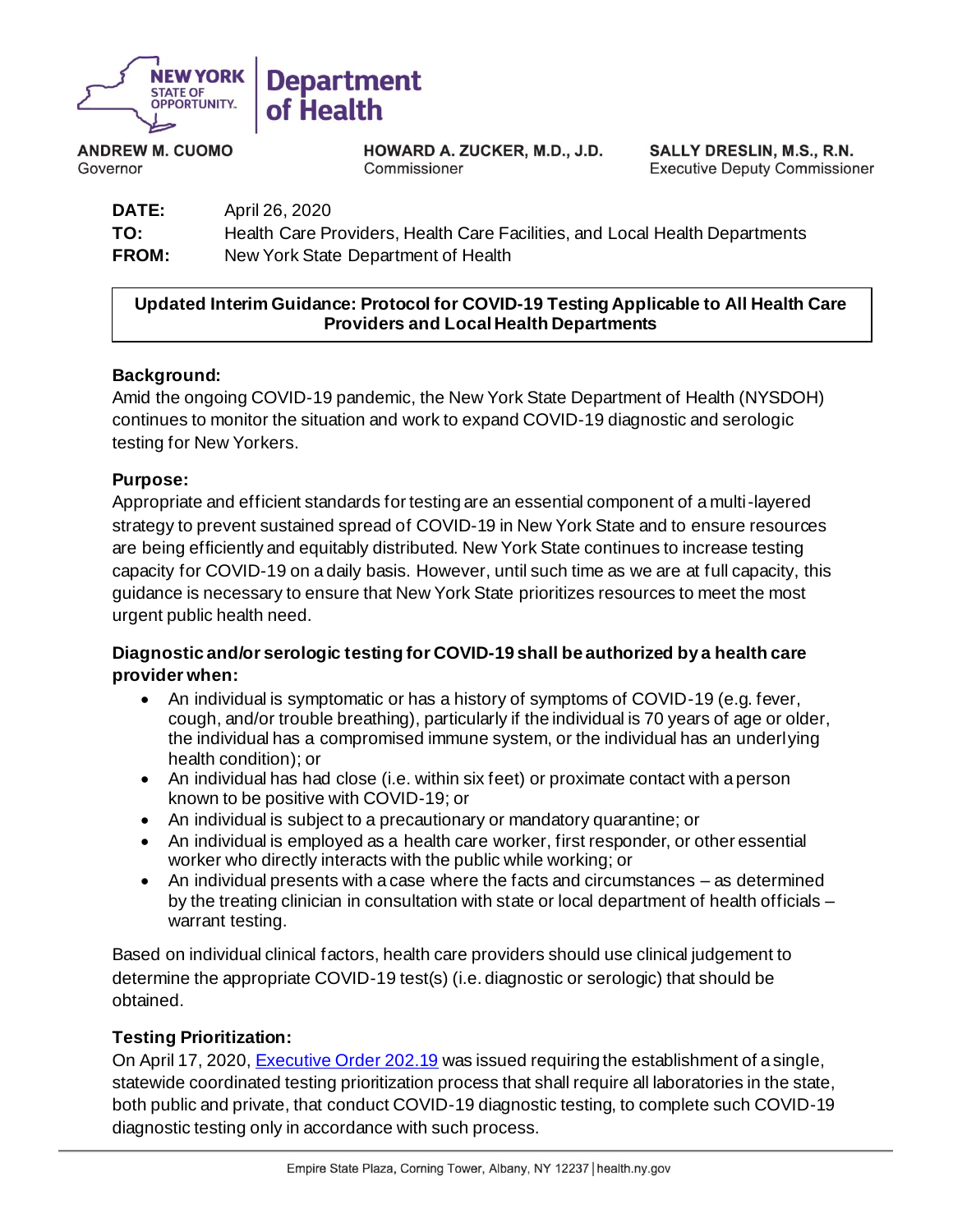## **To support the statewide coordinated testing prioritization, health care providers should take the following prioritization into consideration when ordering a COVID-19 test:**

- 1. Symptomatic individuals, particularly if the individual is part of a high-risk population, including persons who are hospitalized; persons residing in nursing homes, long-term care facilities, or other congregate care settings; persons who have a compromised immune system; persons who have an underlying health condition; and persons who are 70 years of age or older.
- 2. Individuals who have had close (i.e. within six feet) or proximate contact with a person known to be positive with COVID-19.
- 3. Individuals who are employed as health care workers, first responders, or in any position within a nursing home, long-term care facility, or other congregate care setting, including but not limited to:
	- Correction/Parole/Probation Officers
	- Direct Care Providers
	- Firefighters
	- Health Care Practitioners, Professionals, Aides, and Support Staff (e.g. Physicians, Nurses, Public Health Personnel)
	- Medical Specialists
	- Nutritionists and Dietitians
	- Occupational/Physical/Recreational/Speech Therapists
	- Paramedics/Emergency Medical Technicians (EMTs)
	- Police Officers
	- Psychologists/Psychiatrists
	- Residential Care Program Managers
- 4. Individuals who are employed as essential employees who directly interact with the public while working, including but not limited to:
	- Animal Care Workers (e.g. Veterinarians)
	- Automotive Service and Repair Workers
	- Bank Tellers and Workers
	- Building Code Enforcement Officers
	- Child Care Workers
	- Client-Facing Case Managers and Coordinators
	- Counselors (e.g. Mental Health, Addiction, Youth, Vocational, Crisis, etc.)
	- Delivery Workers
	- Dentists and Dental Hygienists
	- Essential Construction Workers at Occupied Residences or Buildings
	- Faith-Based Leaders (e.g. Chaplains, Clergy Members)
	- Field Investigators/Regulators for Health and Safety
	- Food Service Workers
	- Funeral Home Workers
	- Hotel/Motel Workers
	- Human Services Providers
	- Laundry and Dry Cleaning Workers